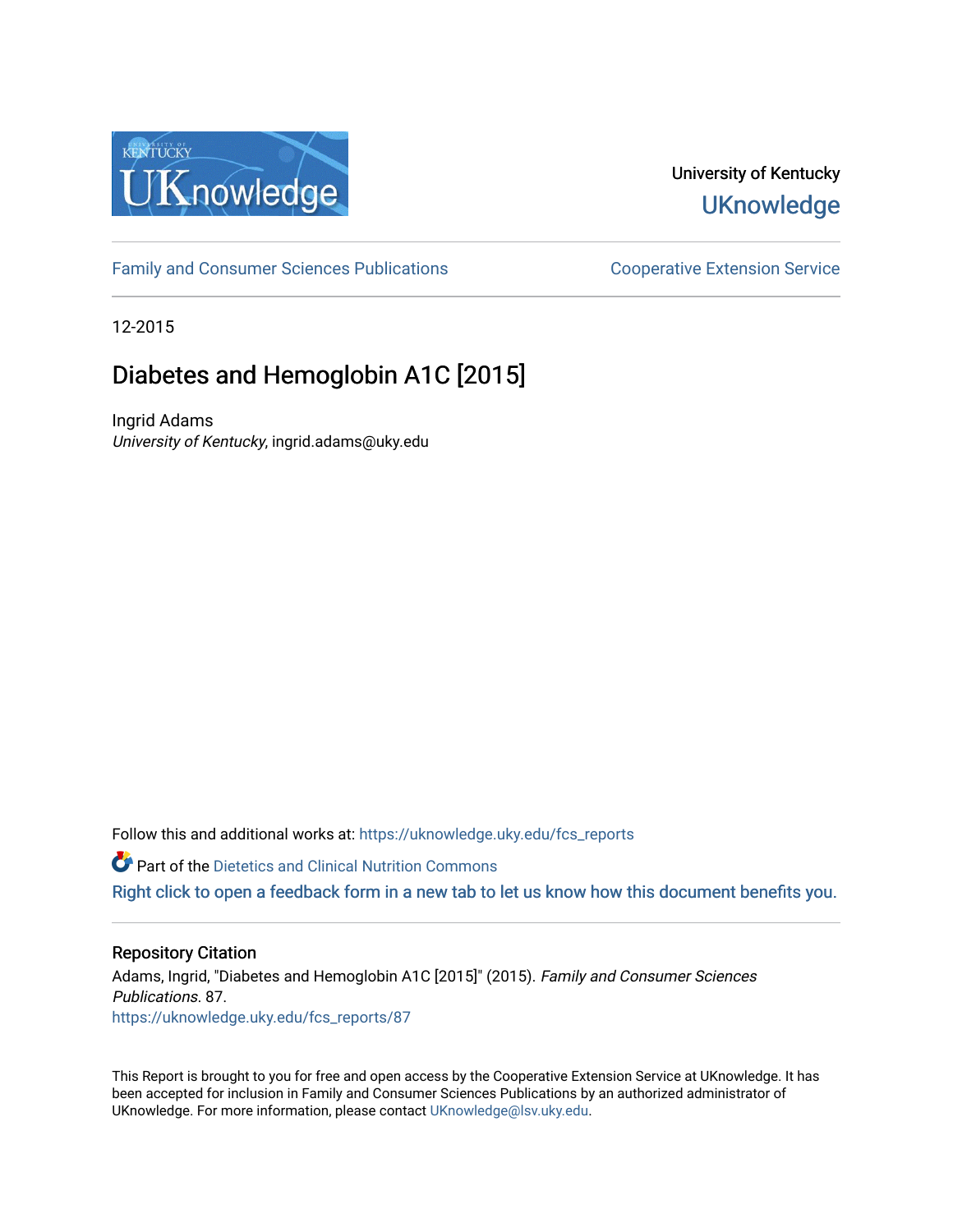FCS3-542



# **Diabetes and Hemoglobin A1C**

*Ingrid Adams, Dietetics and Human Nutrition*

**D**iabetes is often called a "silent disease" because it can cause serious complications without symptoms. A person with diabetes may feel healthy and still have too high a level of blood glucose. It is important to know how well you are managing your blood glucose level. Hemoglobin A1C is a measure of your average blood glucose levels that helps your health provider see how well you are managing your diabetes over time.

If you can keep your A1C within the target range set by your doctor, you may reduce your risk of developing the following diabetes complications:

- Heart disease
- Stroke
- Kidney disease
- Blindness
- Amputations

#### **What is A1C?**

- A1C is also called hemoglobin A1C or glycosylated hemoglobin.
- It is the primary test used for diabetes management.
- The A1C test allows you and your doctor to see how well you controlled your blood glucose level over the previous three months. It also helps your doctor decide the type and amount of medicine you need.

#### **Daily Home Glucose Testing vs. A1C**

- When you perform daily home blood glucose testing, the result shows the amount of glucose in your blood at that moment.
- Your blood glucose level changes from hour to hour and from day to day.
- As a result, it is sometimes difficult to get an overall view of how well you are controlling your blood glucose level over time.

### **How does the A1C test work?**

- When there is too much glucose in your blood, the excess glucose attaches to a part of your red blood cells called hemoglobin.
- The more glucose in the blood (or the less your diabetes is controlled), the more glucose will be attached to the hemoglobin.
- The hemoglobin keeps a memory of the amount of glucose in the blood, even as the level of glucose increases and decreases each day.
- The memory is kept for the life of the red blood cell, which is about three months.
- The A1C test provides an average or overall view of your blood glucose levels over the previous three months.

| Table 1. A1C levels.    |                              |
|-------------------------|------------------------------|
| <b>Level of control</b> | A <sub>1</sub> C test result |
| Normal                  | 6 or less                    |
| Goal                    | Less than 7                  |
| Take action             | 7 or more                    |

The A1C goal for many people with diabetes is less than 7 (Table 1). However, you should work with your doctor to decide the A1C goal that is right for you.

The higher your A1C level, the less control you have of your blood glucose (Table 2). An A1C test of less than 7 shows that your blood glucose level is around 170 mg/dL and lower.

## *Diabetes is often called a "silent disease" because it can cause serious complications without symptoms.*